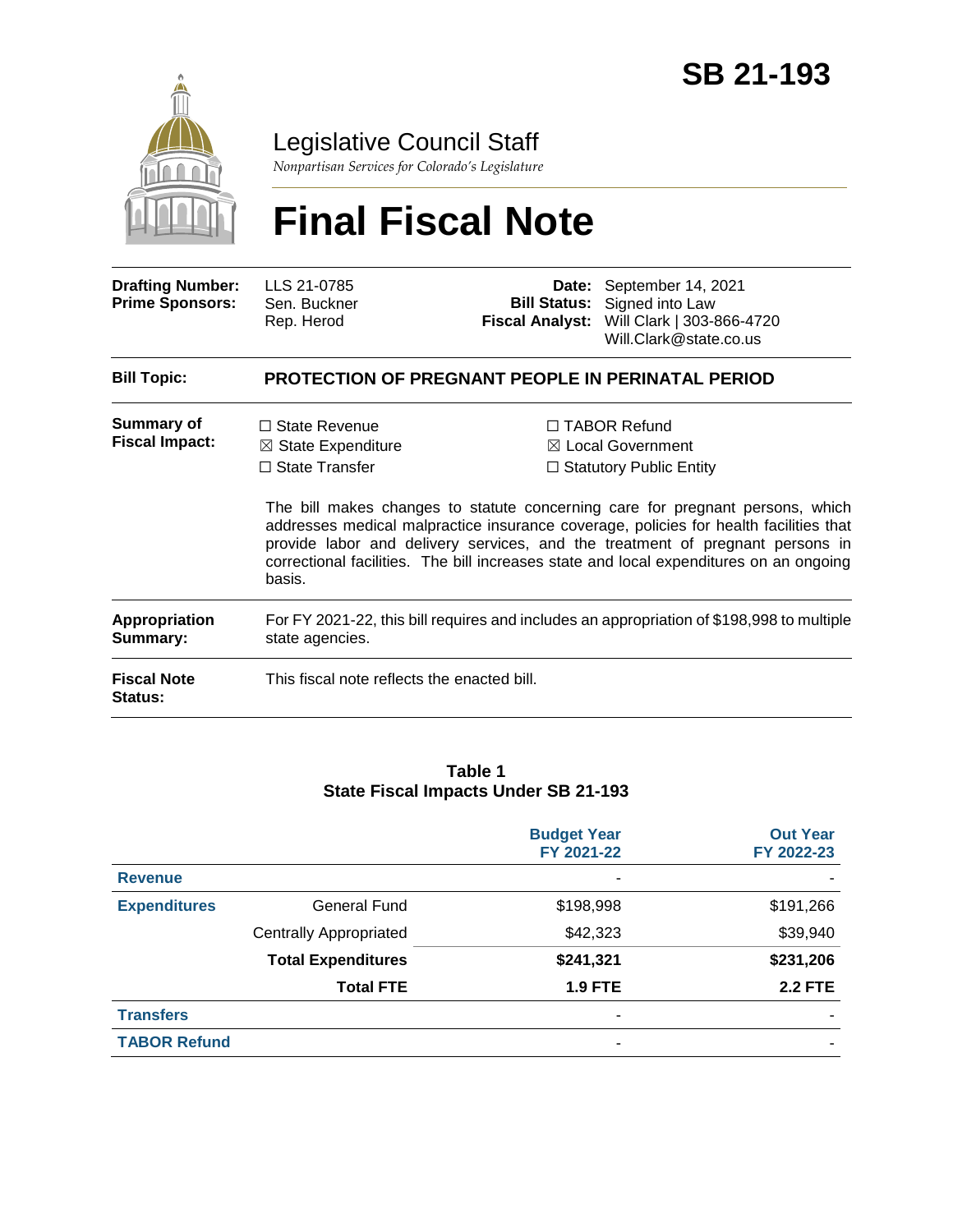Page 2

## Page 2<br>September 14, 2021 **SB 21-193**

#### **Summary of Legislation**

The bill makes various changes to statute regarding care for pregnant persons. Specifically, the bill:

- requires every insurer that offers a policy of medical malpractice to provide the Department of Public Health and Environment (CDPHE) with information about their policies related to labor and delivery services upon request;
- repeals language that disallows a pregnant person with a viable fetus, or someone acting on their behalf, from executing a declaration that life-sustaining procedures be withheld or withdrawn;
- requires wardens of private contract prisons, as well as the Executive Director of the Department of Corrections (DOC) or their designee, to submit records annually to the General Assembly about the use of restraints on pregnant persons in their facilities, as well as the number of births by pregnant people who are in their custody;
- establishes requirements for facilities that incarcerate or have custody of people with the capacity for pregnancy, including local jails. The bill requires training for staff; development of policies to promote health and safety of pregnant persons; provision of certain health-related services for pregnant persons; transferring health records for pregnant persons to community service providers; and, connecting pregnant persons or individuals in their postpartum period to community-based resources;
- authorizes the Colorado Civil Rights Commission to receive reports from people alleging that proper maternity care is not being provided to pregnant persons;
- by January 1, 2022, requires the CDPHE to ensure health facilities that provide services related to labor and childbirth have policies that allow a birthing person to have a companion in addition to their partner or spouse; prioritize newborns bonding with their families; not exclude persons who are giving physiologic birth from receiving care; detail the facility's process for receiving information from another provider where a pregnant person has been given care; and, establish a process to transfer and receive pregnant patients across the facility's levels of care according to their ability; and
- by January 1, 2022, requires CDPHE to ensure health facilities that provide services related to labor and childbirth to a person who is in custody have a policy that prioritizes newborns bonding with their families unless the parent or guardian of the newborn consents to medical treatment, the newborn is released to a legal guardian, or the birthing person is released from labor and deliver; and, will not exclude persons who are giving physiologic birth from receiving care without the informed consent of the birthing person.

#### **Background**

The DOC currently has a policy to provide pregnant offenders with medical and social service options related to birth control, pregnancy, child placement, as well as abortion under certain circumstances. Female offenders under the age of 55 are screened for pregnancy as part of DOC intake procedures. If an inmate is confirmed to be pregnant during intake or after, they may be housed at the Denver Women's Correctional Facility or the Youthful Offender System to receive pre-natal care.

DOC typically arranges for childbirth to take place at a hospital outside of the institution, and is not allowed to restrain inmates during labor and delivery, except that inmates may be placed in wrist restraints if it is determined that they pose an immediate and serious risk of harm to themselves or others, or pose a substantial escape risk. Inmates are not permitted to bring their newborn back with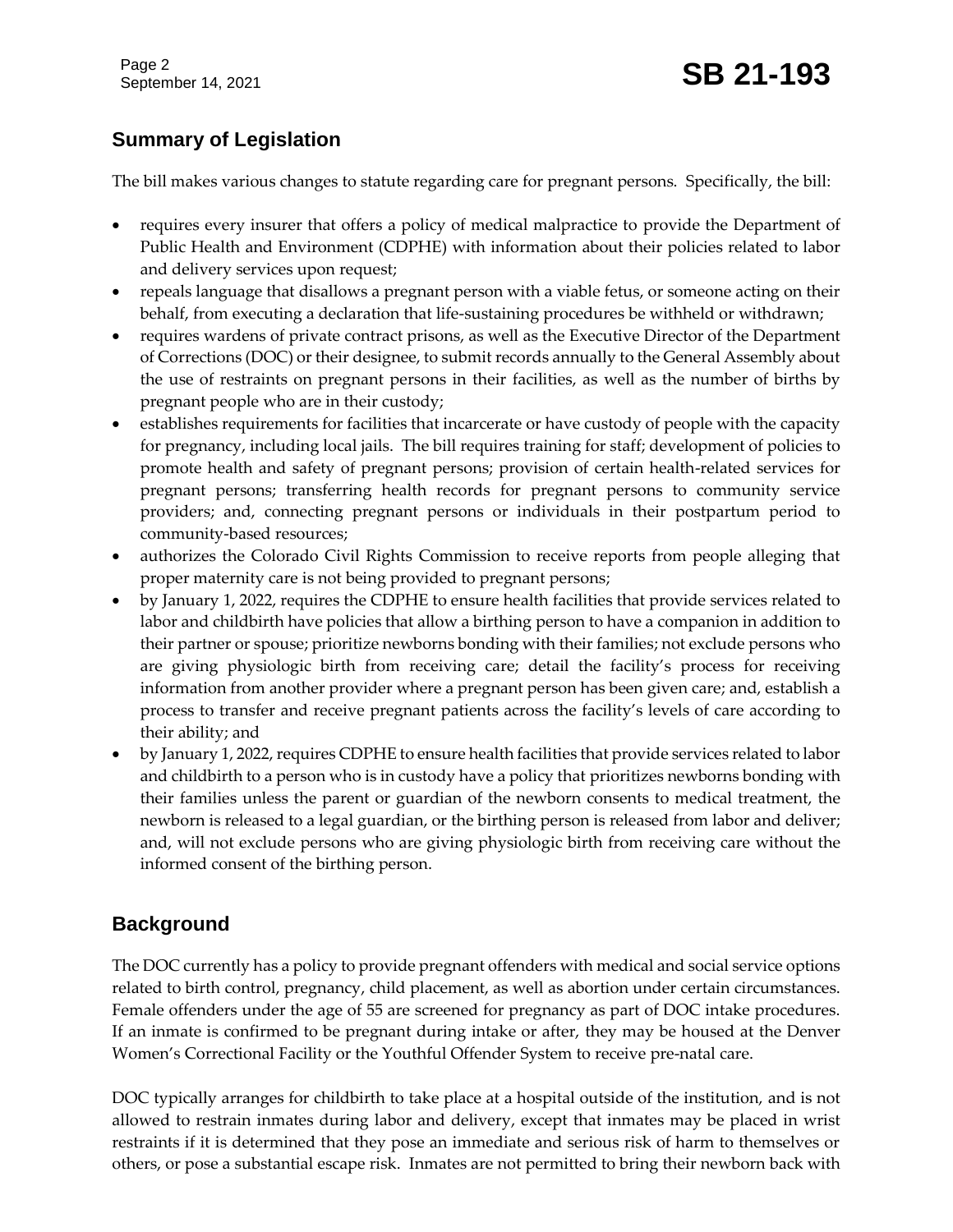them to their permanent facility, and are not allowed visitors while they are at the hospital. Newborn children are placed in the community based on a pregnancy plan. Upon return to their permanent assigned facility, inmates are scheduled to meet with a mental health clinician.

#### **State Expenditures**

The bill increases General Fund expenditures for multiple agencies by \$241,321 and 1.9 FTE in FY 2021-22, and \$231,206 and 2.2 FTE in FY 2022-23. These costs are shown in Table 2, and described below.

| <b>Cost Components</b>                             |                  | FY 2021-22     | FY 2022-23     |
|----------------------------------------------------|------------------|----------------|----------------|
| <b>Department of Corrections</b>                   |                  |                |                |
| <b>Personal Services</b>                           |                  | \$100,926      | \$151,389      |
| <b>Operating Expenses</b>                          |                  | \$2,025        | \$2,700        |
| <b>Capital Outlay Costs</b>                        |                  | \$12,400       |                |
| Operating units                                    |                  | \$30,432       | \$22,720       |
| <b>Basic Training</b>                              |                  | \$2,900        |                |
| Drug tests and Specialized Training                |                  | \$100          | \$100          |
| Centrally Appropriated Costs <sup>1</sup>          |                  | \$22,132       | \$33,698       |
| FTE - Personal Services                            |                  | 1.3 FTE        | 2.0 FTE        |
| <b>DOC Subtotal</b>                                |                  | \$170,915      | \$210,607      |
| <b>Department of Public Health and Environment</b> |                  |                |                |
| <b>Personal Services</b>                           |                  | \$43,070       | \$14,357       |
| <b>Operating Expenses</b>                          |                  | \$945          |                |
| <b>Capital Outlay Costs</b>                        |                  | \$6,200        |                |
| Centrally Appropriated Costs <sup>1</sup>          |                  | \$20,191       | \$6,242        |
| FTE - Personal Services                            |                  | $0.6$ FTE      | 0.2 FTE        |
| <b>CDPHE Subtotal</b>                              |                  | \$70,406       | \$20,599       |
|                                                    | <b>Total</b>     | \$241,321      | \$231,206      |
|                                                    | <b>Total FTE</b> | <b>1.9 FTE</b> | <b>2.2 FTE</b> |

#### **Table 2 Expenditures Under SB 21-193**

1*Centrally appropriated costs are not included in the bill's appropriation.*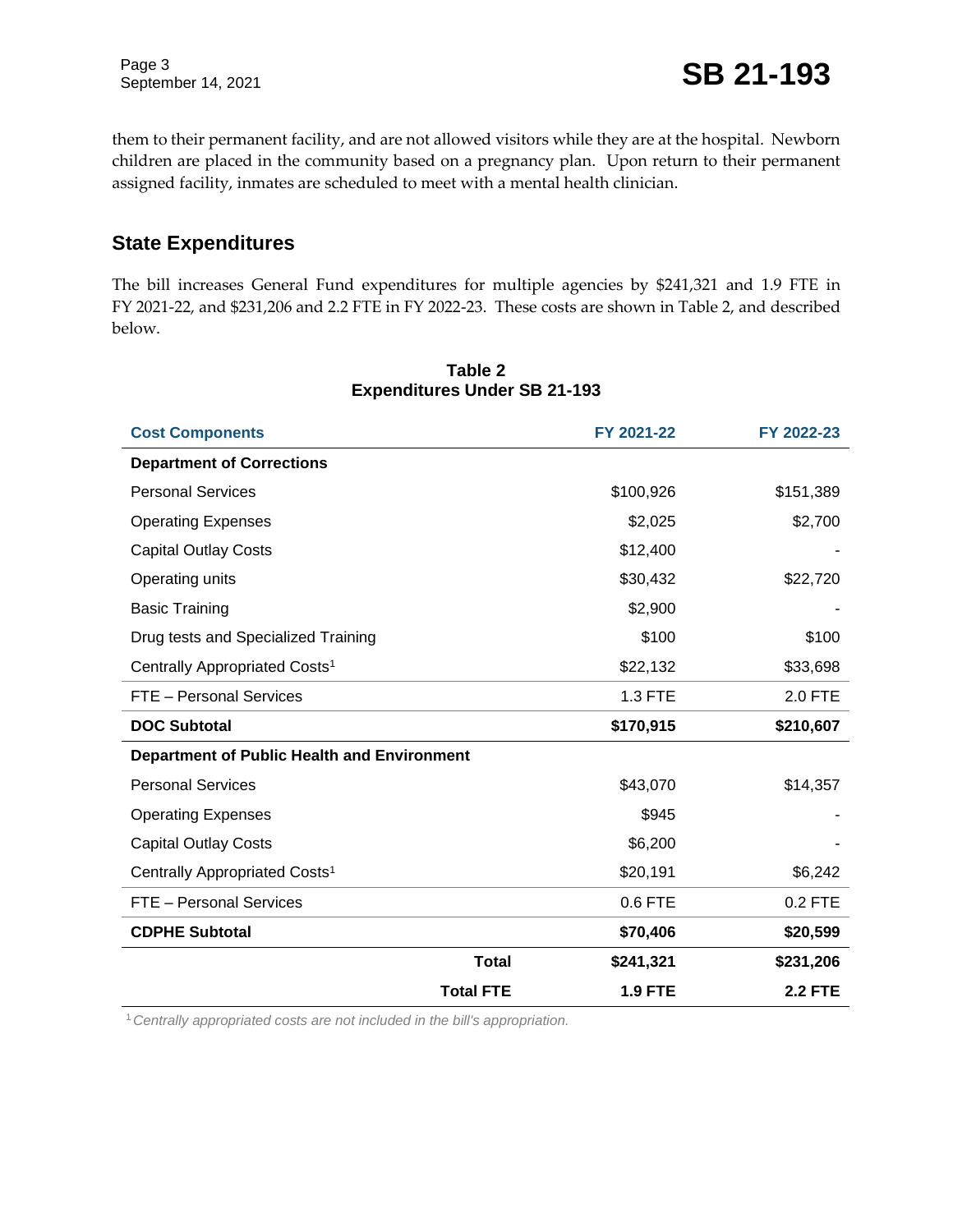**Department of Corrections.** The DOC will require 1.3 FTE in FY 2021-22 and 2.0 FTE in FY 2022-23 to provide additional services for pregnant inmates. The FTE estimate for FY 2021-22 assumes a start date of October 1, 2021, and reflects the General Fund paydate shift. Department staffing and service costs are described in more detail below.

*Staffing costs*. The department will require additional staff to provide support for pregnant and postpartum inmates. Support services will include parental skill development, counseling, mental health services, and substance abuse treatment. Services will be provided seven days a week in a specialized unit. These new staff will require additional training and regular drug testing.

*Operating units.* The DOC will set up five units to provide services for postpartum inmates and their newborns. Initial startup costs include furniture and supplies for the units, as well as a refrigerator, washer and dryer to serve all of the new units. The department will also have ongoing supply costs for an estimated 40 inmates and their newborns.

**Department of Public Health and Environment.** The CDPHE requires 0.6 FTE in FY 2021-22 and 0.2 FTE in FY 2022-23 to conduct rule-making for several types of health facilities. This includes an emergency rule-making process to establish basic requirements for facilities by January 2022, and follow-up rulemaking to further finalize the policies in FY 2022-23. The CDPHE currently surveys health facilities every three years and will include the new requirements in those surveys. This will increase the time required for the surveys less than 50 hours per year statewide. It is assumed this work can be accomplished within existing appropriations and that, if needed, any additional resources will be addressed through the annual budget process.

**Department of Human Services.** The bill requires the Department of Human Services to develop and implement additional training, modify existing policies and ensure that connections are developed between agency staff and outpatient providers. These costs can be absorbed within existing appropriations.

**Department of Regulatory Agencies.** The Colorado Civil Rights Division, housed within the Department of Regulatory Agencies, will establish a process for receiving reports of improper prenatal care. This work can be accomplished within existing appropriations.

**Centrally appropriated costs.** Pursuant to a Joint Budget Committee policy, certain costs associated with this bill are addressed through the annual budget process and centrally appropriated in the Long Bill or supplemental appropriations bills, rather than in this bill. These costs, which include employee insurance and supplemental employee retirement payments, are estimated to be \$42,323 in FY 2021-22 and \$39,940 in FY 2022-23.

#### **Local Government**

The bill will increase costs for locally operated jails to train staff, develop policy and provide additional services for pregnant and postpartum inmates. Sheriffs will have additional costs to prepare reports for the General Assembly. These costs have not been estimated and will vary by facility.